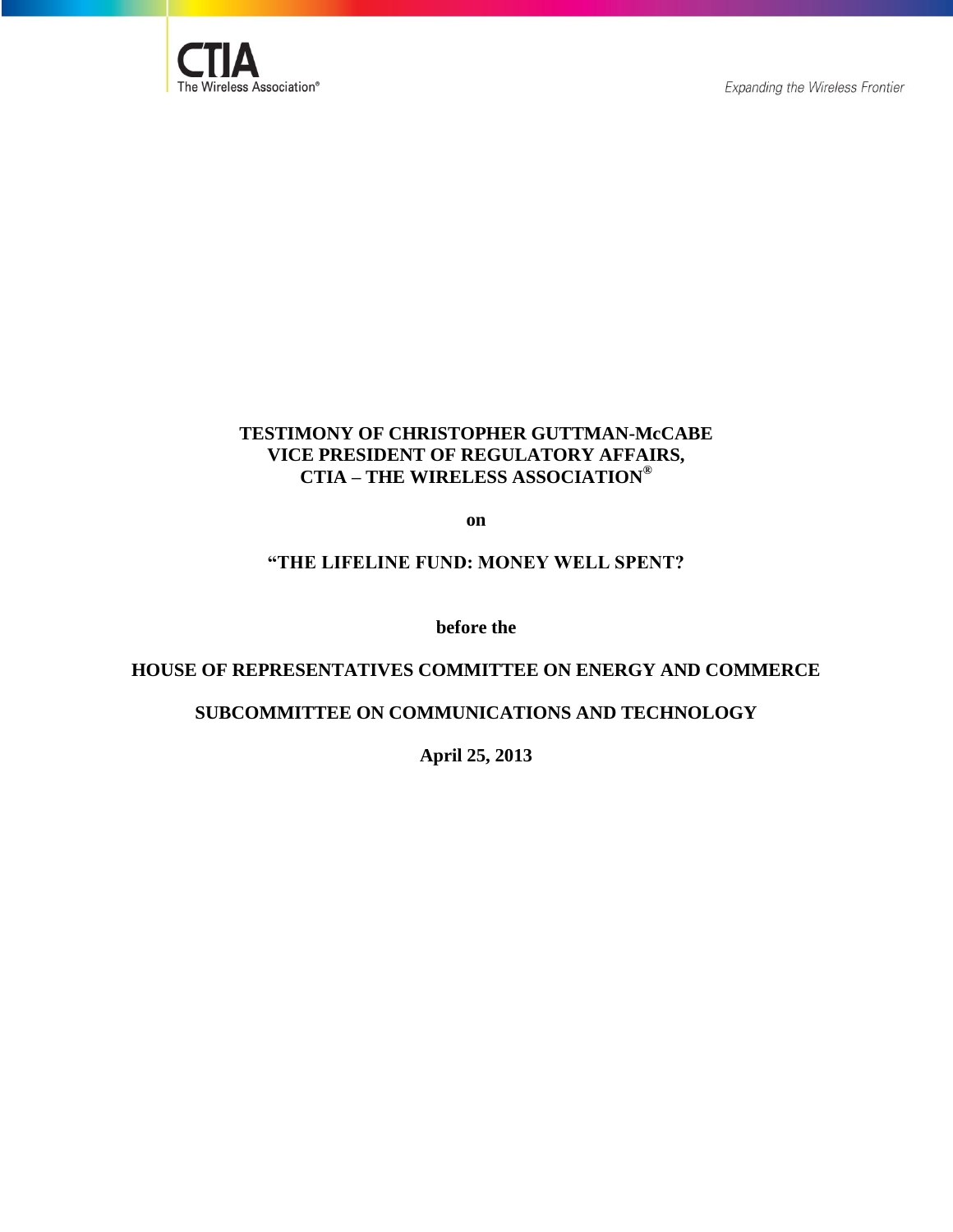Chairman Walden, Ranking Member Eshoo, and members of the Subcommittee, on behalf of CTIA – The Wireless Association® ("CTIA"), thank you for the opportunity to speak with you today on the subject of the Federal Universal Service Fund's Lifeline program. Throughout its history, the Lifeline program has helped advance the goal of ensuring that every American has access to telecommunications services and the wireless industry plays an increasingly important role in furthering that objective. CTIA looks to work constructively with the Subcommittee to ensure that the Lifeline program is run in an efficient, responsible manner so that it may continue to fulfill this mission.

Today, my testimony will focus on three areas. First, I want to offer a brief history of the Lifeline program, and especially the wireless industry's role in it. Second, I would like to dispel a few popular misconceptions about the program. Third and finally, I would like to offer CTIA's views on the programmatic reforms recently adopted by the Federal Communications Commission.

#### **A Brief History of the Lifeline Program**

To understand where we are and how we got here, a brief history of the Lifeline program may be helpful.

Under the leadership of Chairman Mark Fowler, the Lifeline program was created by the FCC in 1985. Its purpose was to ensure that any increase in local rates that occurred following the breakup of the Bell System would not put local phone service out of reach for low-income households. The FCC was concerned that the implementation of a subscriber line charge would force lowincome consumers to drop voice service, which, the FCC found, "had become crucial to full participation in our society and economy." (2012 Lifeline Reform Order, at para. 12.)

That notion - that access to telecommunications service is essential to full participation in our economy - led Congress to enact Section 254 of the Act as part of the Telecommunications Act of 1996, which includes specific universal service principles to ensure that low-income consumers have access to telecommunications service. The 1996 amendments also directed the FCC to consider "such other principles as the Joint Board and the Commission determine are necessary and appropriate." Upon the recommendation of the Federal-State Joint Board, the Commission thus adopted rules that universal service support mechanisms should be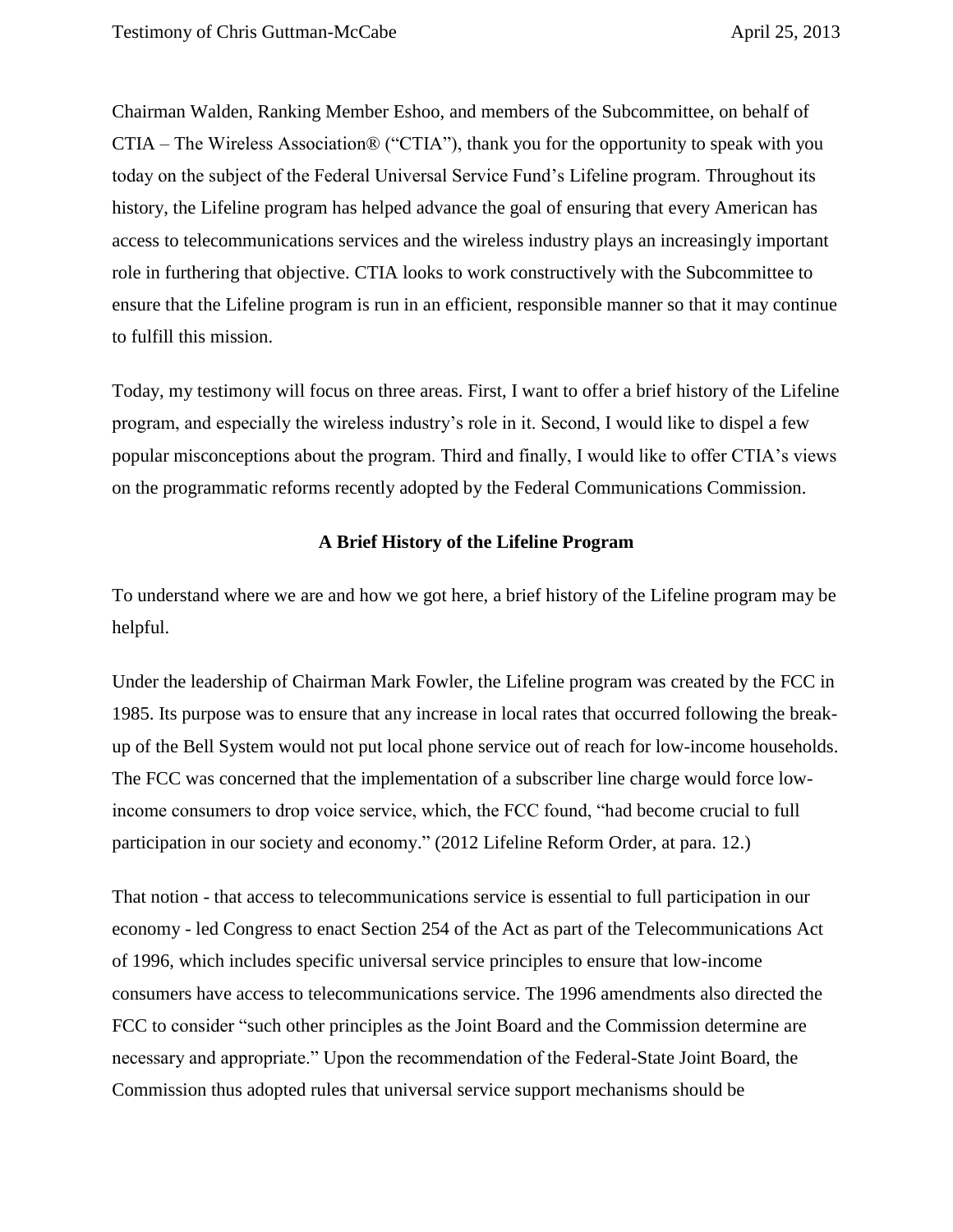"competitively neutral" and "not unfairly advantage one provider, nor favor one technology." (1997 Universal Service First Report & Order, at para. 364.) On this basis, the Commission also endorsed the Joint Board's recommendation that "all eligible telecommunications carriers, not just ILECs, should be able to receive support for serving qualifying low-income consumers." (Universal Service First Report & Order, at para.365.)

In 2005, under the leadership of Chairman Michael Powell, the Commission established a framework for the federal designation of wireless providers serving rural areas to qualify as "eligible telecommunications carriers," making them eligible for support from the high-cost fund. (2005 ETC Designation Order) Designation of wireless providers as ETCs was conditioned on the offering of Lifeline services to qualified low-income consumers. (2005 ETC Designation Order, at para. 17.)

Later in 2005, the next major modernization of the Lifeline program occurred, when the FCC, under Chairman Kevin Martin, granted TracFone's petition seeking forbearance from the statutory requirement that a carrier designated as an ETC for purposes of federal universal service support provide service, at least in part, over its own facilities. In evaluating TracFone's petition, the Commission had to consider two different provisions of the Act. First, it had to consider the universal service goals embodied in Section 254, and second, it had to consider whether TracFone's petition could satisfy all three prongs of the test for forbearance set forth in Section 10. The Commission ultimately concluded that the requirement that a Lifeline provider be facilities-based would impede greater provision of Lifeline services and that forbearance from the facilities requirement would promote competitive market conditions. As such, it granted TracFone's petition in September 2005, noting that it would advance "the statutory goal of providing access to low-income consumers." (In the Matter of Federal-State Joint Board on Universal Service, Petition of TracFone Wireless for Forbearance from 47 USC 214(e)(1) and 47 CFR 54.201(i), at para. 17.) This proved particularly timely, as it allowed for Lifeline supported service to be made available to people displaced by Hurricane Katrina. ("Wireless Carriers Mull Participation in Cellphone Plan for Katrina Evacuees," TR Daily, October 27, 2005.)

Nearly three decades after its creation, and through an evolution shaped by Congress and FCC leaders from both parties, data demonstrates that Lifeline has been a critical component in the effort to expand telephone subscribership (2012 Lifeline Reform Order, at paras. 15-16).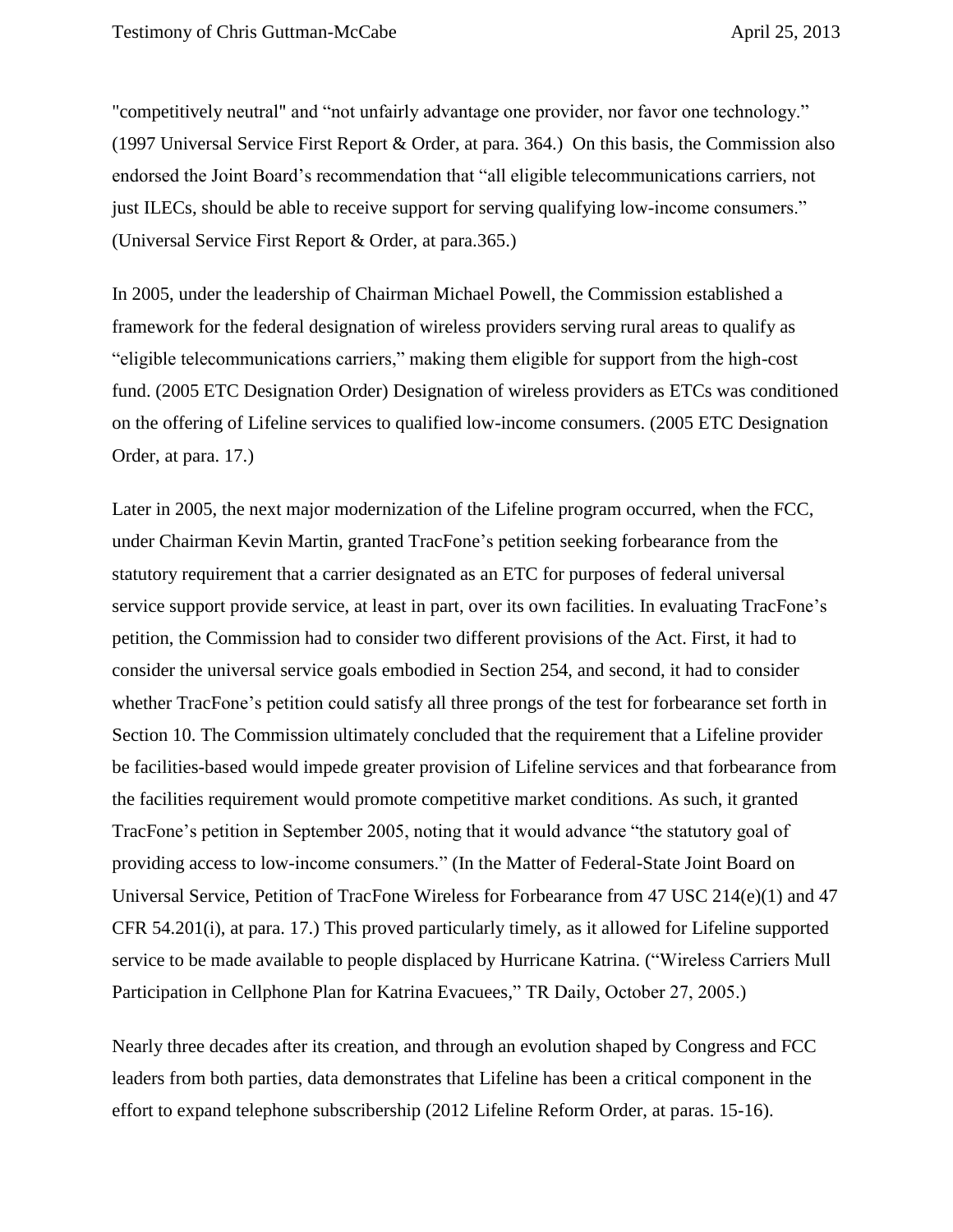Since 1984, the year of the Bell System break-up and the year immediately before creation of the Lifeline program, telephone penetration has improved from 91.4% of households to 95.9% of households in March 2012, the last period for which FCC data is available. (FCC's 2012 Monitoring Report, at Table 3.2) To some, an increase in the total penetration rate of 4.5% may seem small, but it, is in, fact a powerful accomplishment and equates to more than 5 million American households having - or not having - access to a telephone and thus a connection to emergency services, employers, health care providers, and family.

The impact of the Lifeline program has been especially dramatic with respect to households with incomes of less than \$10,000. Telephone penetration for those lowest income households increased from 80% in 1984 to 92% in 2012. And the gap in telephone subscribership between low income households and all households shrank from more than 11% to less than 4%.



Source: FCC Monitoring Reports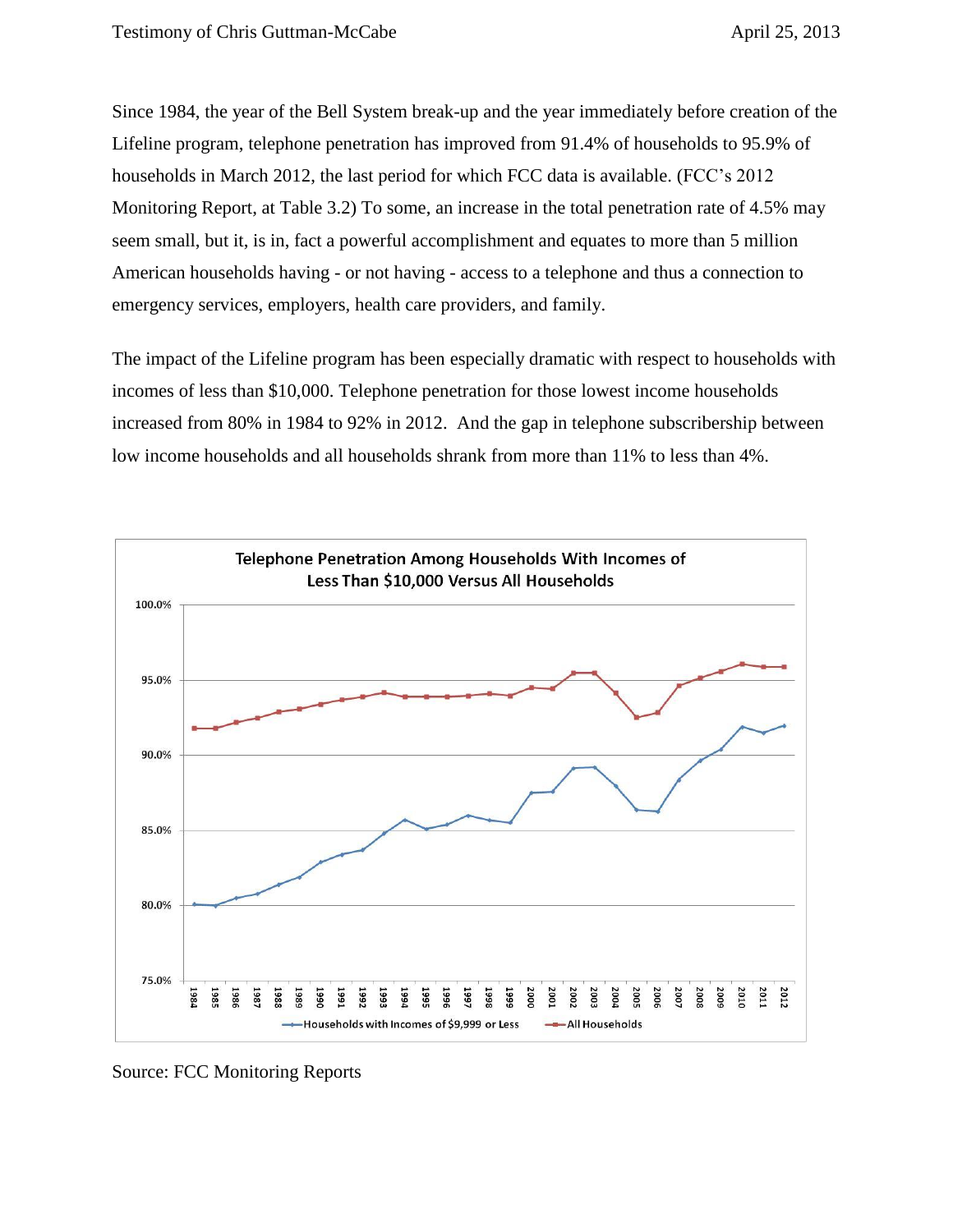But in spite of this progress, our work is not yet done. According to 2012 data from the Centers for Disease Control, there are still several million American households that lack any phone service.

#### **Misconceptions about the Lifeline Program**

I've now had the opportunity to share with you a set of things that are comprised of facts: 1) the history of the Lifeline program and 2) what the program has accomplished.

I would now like to address things that are *not* based on facts – that is, several long-standing but non-factual misconceptions about the Lifeline program.

Thank you for the opportunity to set the record straight.

The first common misconception about the Lifeline program is that it relies upon taxpayer funds. This idea has been repeated in the press and on talk radio with such a frequency that it is simply accepted by many as true. But repeating a falsity does not make it true.

Here are the facts: The Lifeline program, like all USF programs, is funded through levies imposed on providers of interstate telecommunications services. Wireless companies, wireline telephone companies, and VOIP providers contribute to the fund and generally recover those contributions from their end-user customers. Funds are remitted not to the U.S. Treasury, but rather go to the Universal Service Administrative Company, an independent, not-for-profit organization established by the FCC to administer the four universal service programs.

Universal service contributions collected and distributed by USAC do not impact the Federal budget, the deficit, or the debt in any way. Congress appropriates no money for the fund and, because of that, increasing or decreasing the size of the Lifeline program, or any other component of the overall universal service program, will not impact the federal budget.

The second frequent misconception about the Lifeline program is that it provides "free cell phones" to people. Some have taken this untrue assertion so far as to claim that the government is subsidizing iPhones or will soon be providing low-income people with iPads. While Apple might be happy to have the added business, the reality is that Lifeline subsidies, which are set at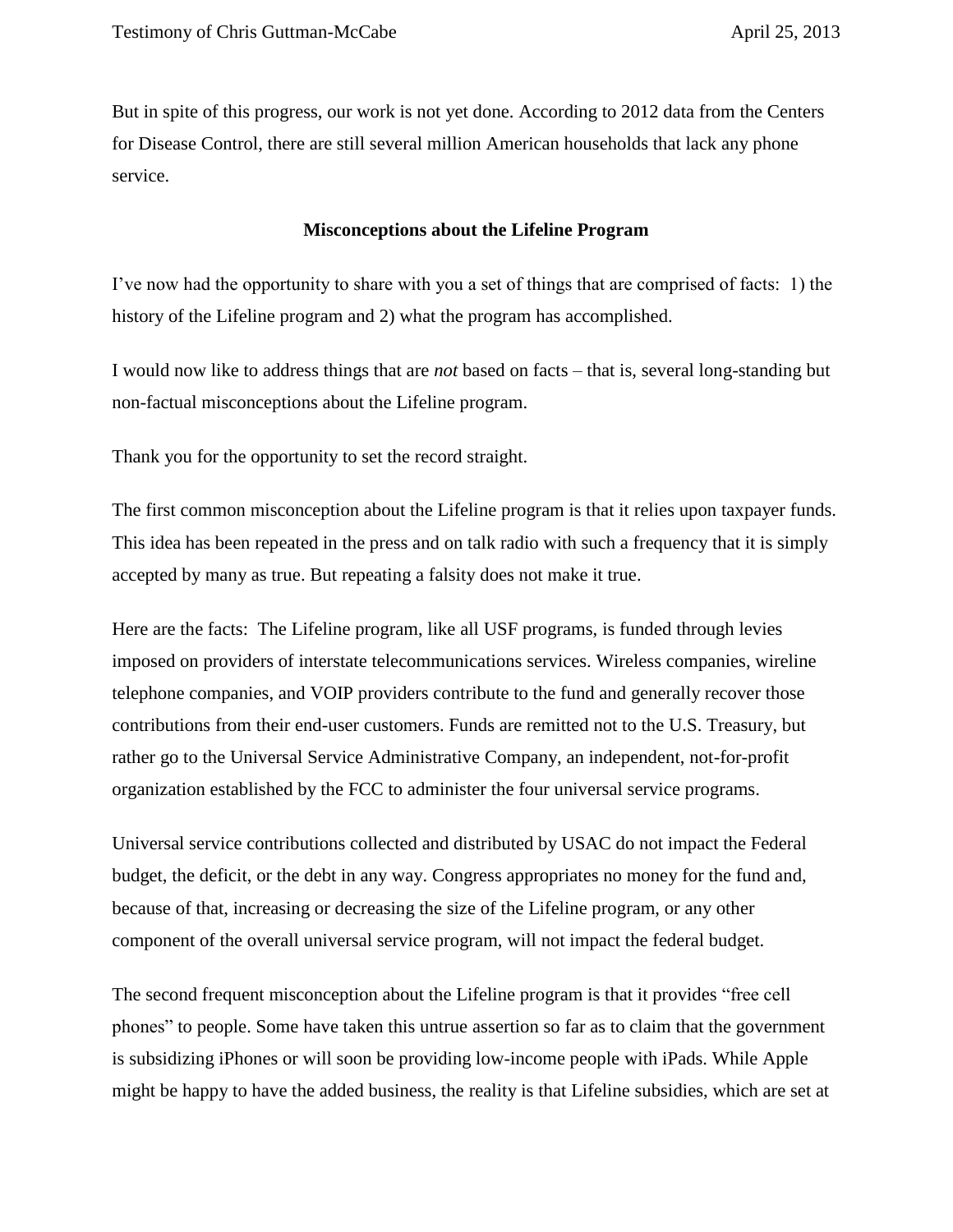\$9.25 per month for both wireline and wireless service, only support *services*, not devices. Smartphones and tablets are not included in the Lifeline program, which is generally offered on 2G/3G spectrum with a low-cost or no-cost device provided by the carrier, generally from a very limited selection of phones. Sprint's Assurance® Wireless affiliate, for instance, offers a single device – the Kyocera Jax – for use by Lifeline customers. TracFone's Safelink Wireless® provides only two options –with its Lifeline offering.

### **The FCC's Recent Reforms and Beyond**

With a mission as important as Lifeline, it's vital the program be run efficiently with full accountability.

CTIA's members have a very significant interest in ensuring that the full range of universal service programs are administered in a responsible manner that prevents waste, fraud, and abuse.

Because CTIA and its members are committed to the responsible stewardship of Lifeline funds, we supported the FCC in its efforts to enact new Lifeline accountability measures in 2011 and 2012. These reform measures include rules eliminating Lifeline support for more than one connection per household, new standards for determining Lifeline eligibility, new requirements for ETCs to review Lifeline subscribers' eligibility (something carriers previously were prohibited from doing), a new monthly minimum usage requirement that is intended to ensure that support is awarded only in instances that will actually benefit low-income consumers, a requirement that providers annually recertify the eligibility of their Lifeline subscribers, rigorous audit requirements, the creation of a database to prevent duplication of support across carriers in real time, and a commitment to create a nationwide "eligibility" database to ensure that only qualified consumers receive benefits. The FCC also eliminated subsidies that had been called into question, including toll limitation support and LinkUp support outside of tribal areas. Collectively, these reforms have brought, and should continue to bring, new efficiency and cost savings to the Lifeline program.

Before addressing whether additional reforms are needed, let me be clear that CTIA believes the most important step that can be taken to safeguard the program and prevent waste, fraud and abuse is for the FCC's 2012 reforms to be fully implemented. This is particularly true with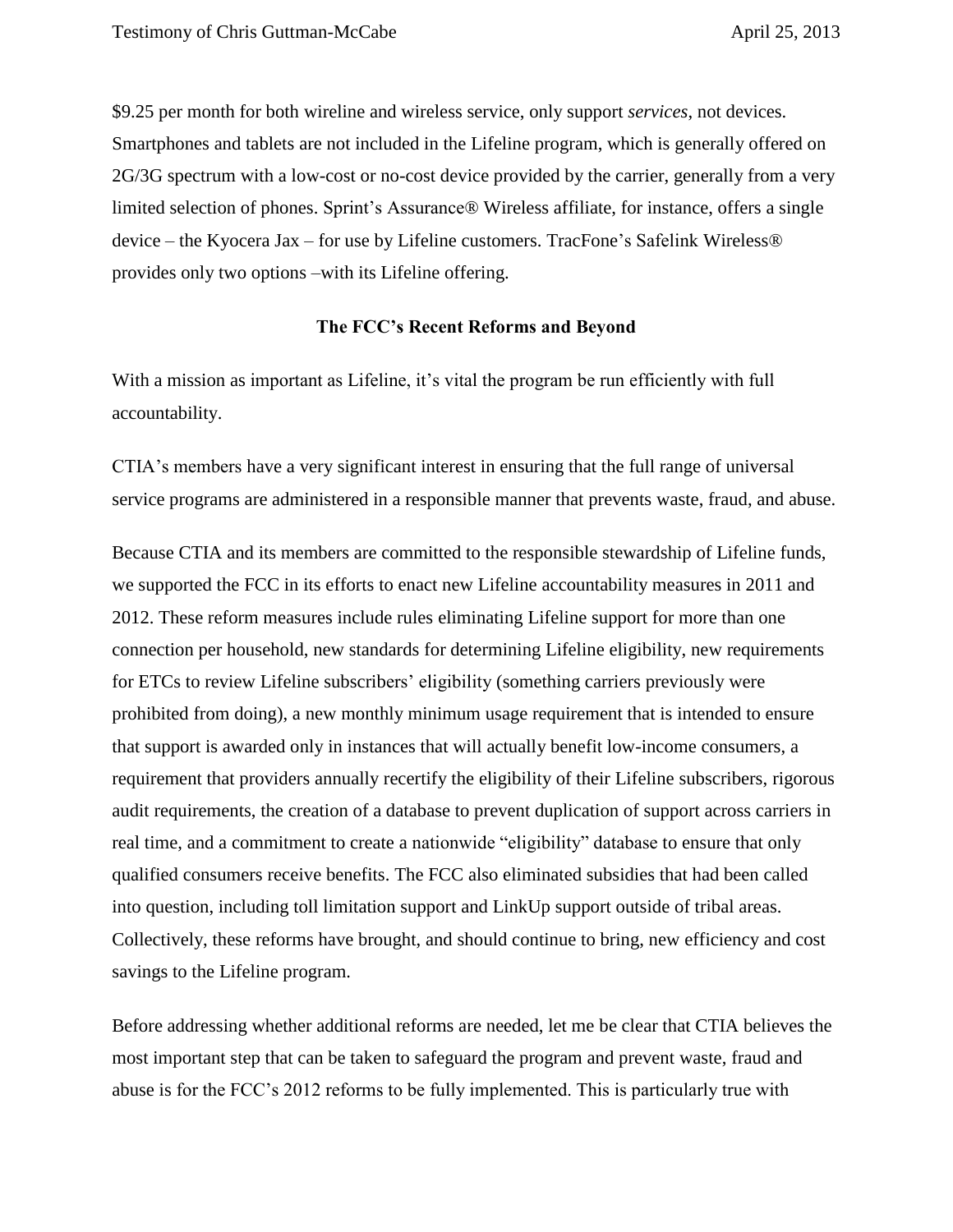respect to the creation of the national duplicate database. No consumer should "double dip" from the Lifeline program and CTIA fully supports the Commission's effort to develop an automated national duplicate database to prevent these abuses.

The implementation of a duplicates database will fill a critical gap in the program's regulatory structure, because while the FCC and USAC have implemented a state-by-state in-depth data validation process through which Lifeline carriers' customer lists are collected and compared by USAC for the purpose of identifying and resolving duplicates, these interim measures, robust as they are, are not a substitute for a fully automated, national database. Unfortunately, while the duplicates database was to be "operational as soon as possible and no later than a year from release of the Order," (2012 Lifeline Reform Order, at para. 185) the Commission has not yet completed its work on this project. This must be corrected as expeditiously as possible.

CTIA also strongly supports the development of a national eligibility database, which we believe will be the most effective way to improve administration of the program because it will assign program functions to parties who are best able to perform them by placing eligibility decisions in the hands of appropriate government agencies. In the 2012 Lifeline Reform Order, the Commission directed "the Bureau and USAC to take all necessary actions so that, as soon as possible and no later than the end of 2013, there will be an automated means to determine Lifeline eligibility for, at a minimum, the three most common programs through which consumers qualify for Lifeline." (2012 Lifeline Reform Order, at para. 97) It is of the utmost importance that the Commission and USAC complete their work to create and operationalize the database this year.

Notwithstanding last year's reforms, questions have been raised about whether additional accountability mechanisms are necessary. In particular, it has been suggested that further enrollments in the Lifeline program should be frozen until the 2012 reforms are in place. CTIA believes it is neither necessary nor advisable to freeze the program, as doing so would deny legitimately eligible Lifeline subscribers from accessing the program. In addition to the aforementioned FCC/USAC interim measures to prevent duplication, applicants seeking to establish their eligibility for Lifeline service must provide documented proof of qualifying program participation or proof of qualifying income, and the FCC has committed to provide by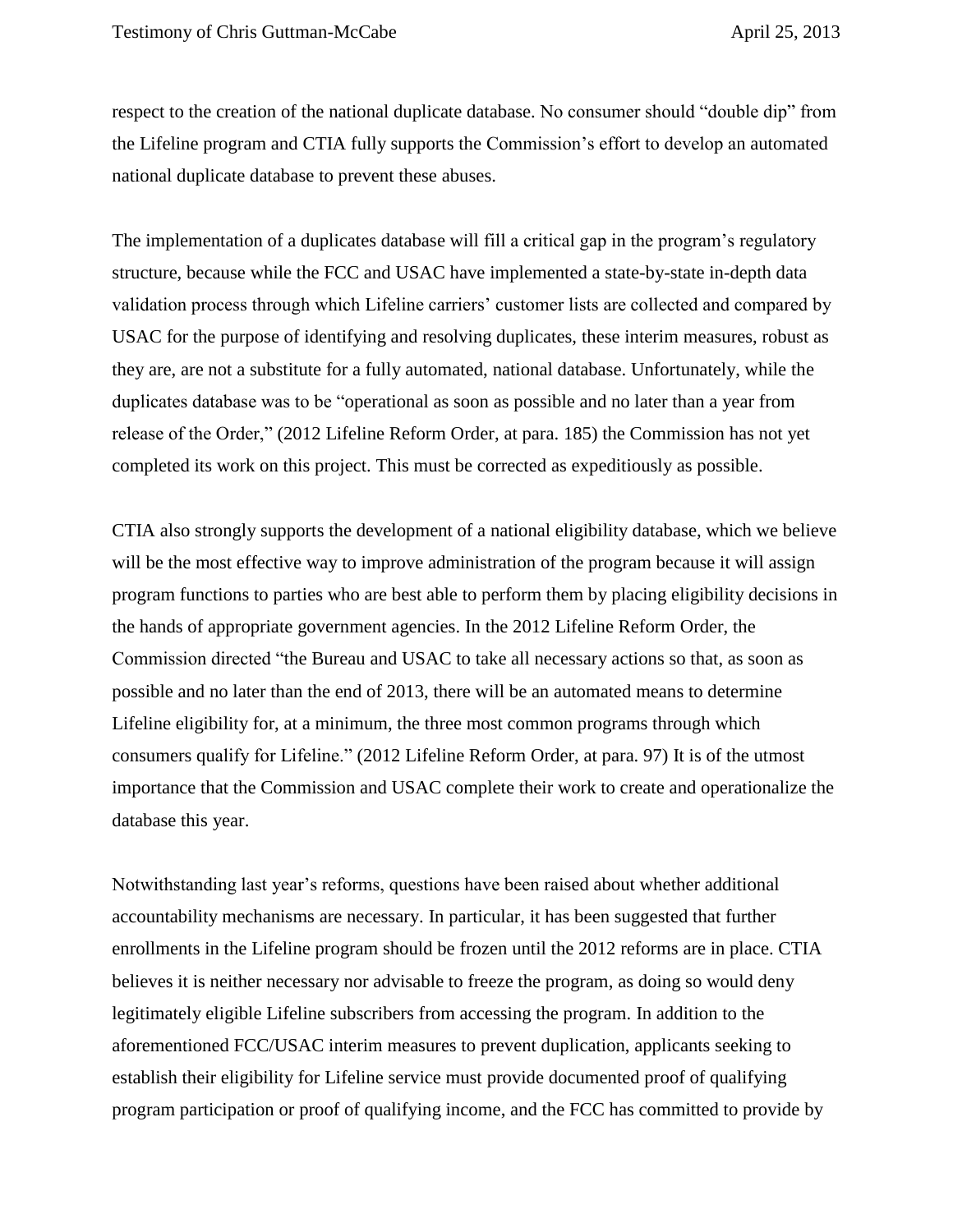the end of this year an automated means of determining eligibility for the three most common programs through which consumers qualify for Lifeline. In states where a database of eligible customers exists, ETCs must check that database before any service is approved. The federal database solution will provide a more efficient means for carriers to verify program status and eligibility, but state-based solutions that are consistent with federal rules will play a useful role in the interim.

Another reform suggestion is the idea that mobile virtual network operators, which offer service by reselling capacity procured from facilities-based wireless provider, should be precluded from providing Lifeline service. CTIA does not believe such a prohibition is appropriate, as it would unreasonably discriminate against a class of carrier solely on the basis of its business model and deny Lifeline consumers the full benefit of competition-driven value and innovation that characterize the mobile wireless market. MVNOs offering Lifeline service are subject to the same accountability requirements that apply to facilities-based providers, such as taking steps to avoid duplicate subscriptions, validating consumers' eligibility to receive service, and compliance with the non-usage rule. As long as they comply with these obligations, MVNOs cannot be barred without violating the fundamental notions of competitive and technological neutrality that undergird not only universal service policy, but also competition policy generally.

Still others have raised the suggestion that Lifeline service should be subject to a cap. Unlike the universal service fund's other components, which support carriers or institutions, the Lifeline fund is unique in supporting individuals only. While there was significant growth in the fund between 2008 and 2011, that growth correlated to increased demand for other social welfare programs during the economic downturn. As the economy improves and the 2012 reforms are implemented, USAC's projections regarding Lifeline demand have declined, alleviating pressure on the fund and diminishing the need for a cap.

CTIA also is concerned about proposals to impose a co-payment obligation on Lifeline service. In January, the Georgia Public Service Commission voted to impose a \$5.00 monthly service rate for all wireless Lifeline subscribers in Georgia. CTIA has challenged the Georgia PSC's imposition of a mandatory co-payment as inconsistent with Section  $332(c)(3)(A)$  of the Communications Act, which expressly provides that "no State or local government shall have any authority to regulate the entry of or the rates charged by any commercial mobile service or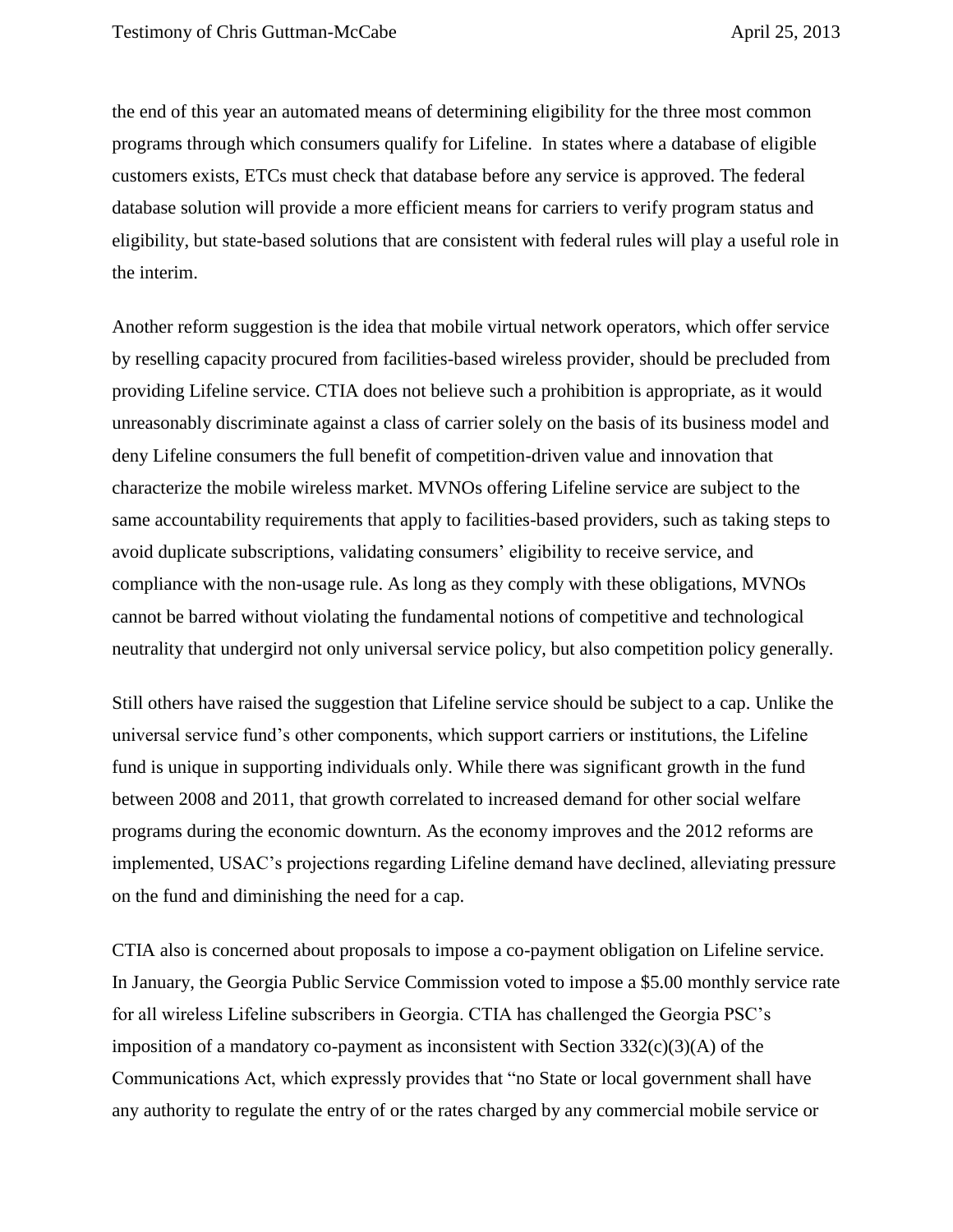any private mobile service." On its face, the imposition of a minimum charge by a state indisputably regulates "the rates charged by any commercial mobile service," and is thus preempted by Section  $332(c)(3)(A)$ . Accordingly, in the event that a minimum charge is contemplated, it must be done at the federal level, both because the states lack jurisdiction to impose such measures and because Lifeline is a national program.

However, while acknowledging that the appropriate venue for discussion of a minimum charge is at the federal level, there is still belief among many CTIA members that a minimum charge is unnecessary and perhaps counterproductive. While a minimum charge of \$5.00 per month may seem modest to members of the Subcommittee, it may represent a significant imposition for those who fall within the income threshold for Lifeline eligibility. Additionally, for those subscribers who do not have a bank account or credit of any sort, as is the case for a significant number of Lifeline subscribers, simply making a co-payment may be a challenge. And finally, for carriers to accept a co-payment, arrangements will have to be made with retailers and others to accept payment, increasing the cost of program administration, with the likely effect that consumers will receive fewer minutes of use.

Finally, notwithstanding the accountability measures imposed by the FCC last year, there are some who simply want to preclude wireless participation in the Lifeline program. CTIA believes proposals like H.R. 176 are incompatible with the idea that universal service policy should be technologically and competitively neutral. It has long been a central tenet of American telecommunications policy that every American should have access to telecommunications service, and proposals that would uniquely discriminate against wireless providers' ability to participate in programs intended to achieve this objective are inconsistent with much of what this Subcommittee and the Commission have attempted to achieve over the last quarter-century. H.R. 176 and proposals like it also ignore the fact that we are evolving from a wireline-centric to a wireless-centric nation and if policymakers are going to have a conversation about sunsetting the PSTN, that conversation will require that we identify ways to fill any gaps that its retirement might leave. With respect to Lifeline, wireless is the way to fill that gap. For these reasons, CTIA urges the Subcommittee to reject H.R. 176.

\* \* \*